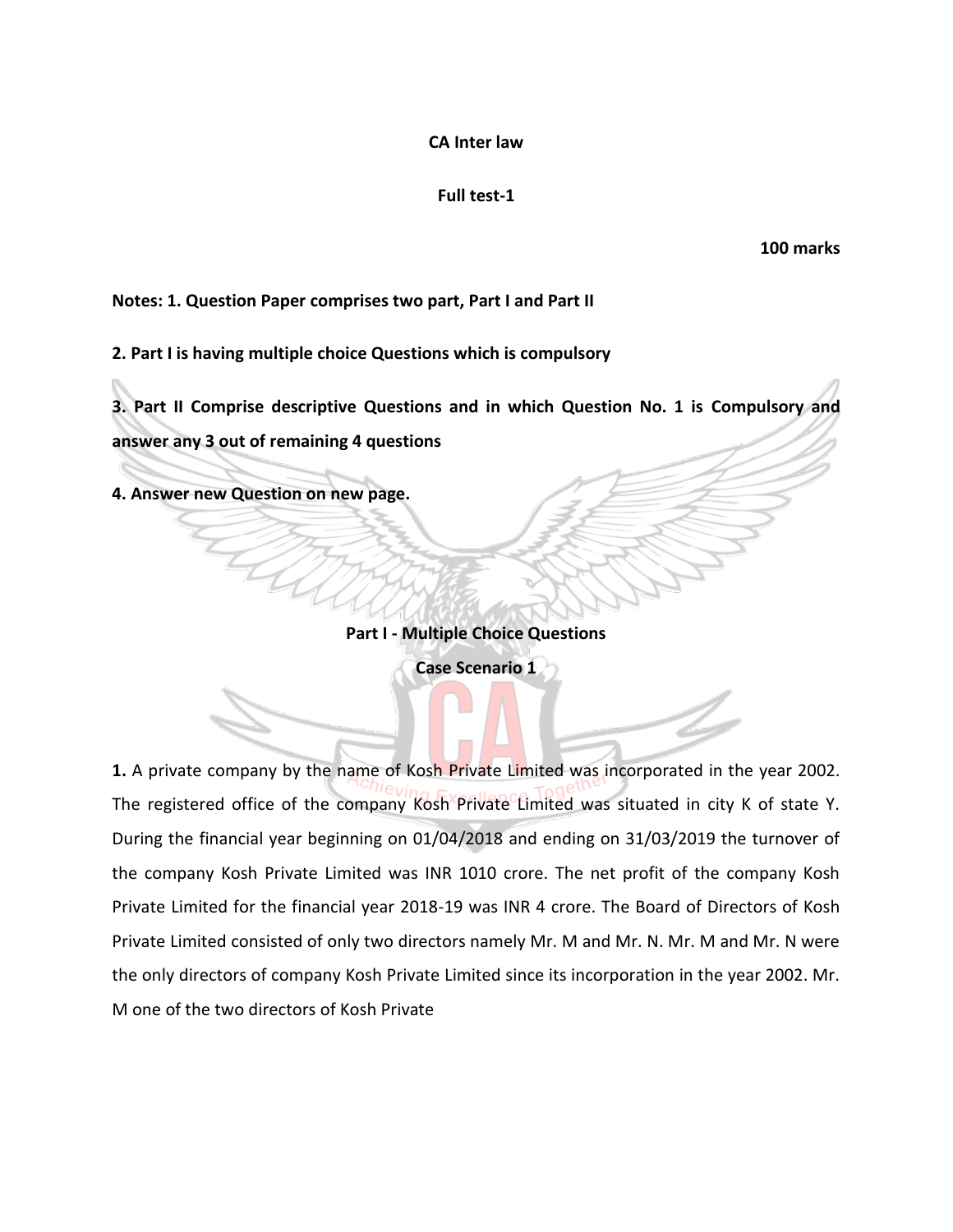Limited was of the opinion that no Corporate Social Responsibility Committee of the Board was required to be formed as for the financial year 2019 – 20 due to the reason that net profit of the company Kosh Private Limited for financial year 2018-19 was INR 4 crore which was less than INR 5 crore. Mr. N the other director of Kosh Private Limited was not having the same opinion as Mr. M. He was of the opinion that Corporate Social Responsibility Committee of the Board must be formed for the company Kosh Private Limited. The net profit of the company Kosh Private Limited for the financial year 2015-16, 2016-17 and 2017-18 were INR 1 crore, INR 2 crore and INR 3 crore respectively. Keeping the basic provisions of Companies Act in mind answer the following

**Multiple Choice Questions (2 Marks each\*3 = Total 6 Marks)** 

**(A)** Mr. M one of the director of Kosh Private Limited was of the opinion that no Corporate Social Responsibility Committee of Board was required to be formed for financial year 2019-20 but Mr. N other director was of opinion that it was required to be formed. According to your understanding which one of the two director is right and why:

(i) Mr. M because net profit of Kosh Private Limited for financial year 2018-19 was less than INR Excellence Togeu 5 crore.

(ii) Mr. N because turnover of Kosh Private Limited for financial year 2018-19 was more than INR 1,000 crore.

(iii) Mr. N because net profit of Kosh Private Limited for financial year 2018-19 was more than INR 2 crore.

(IV) Mr. M because turnover of Kosh Private Limited for financial year 2019-19 was less than INR 1,500 crore.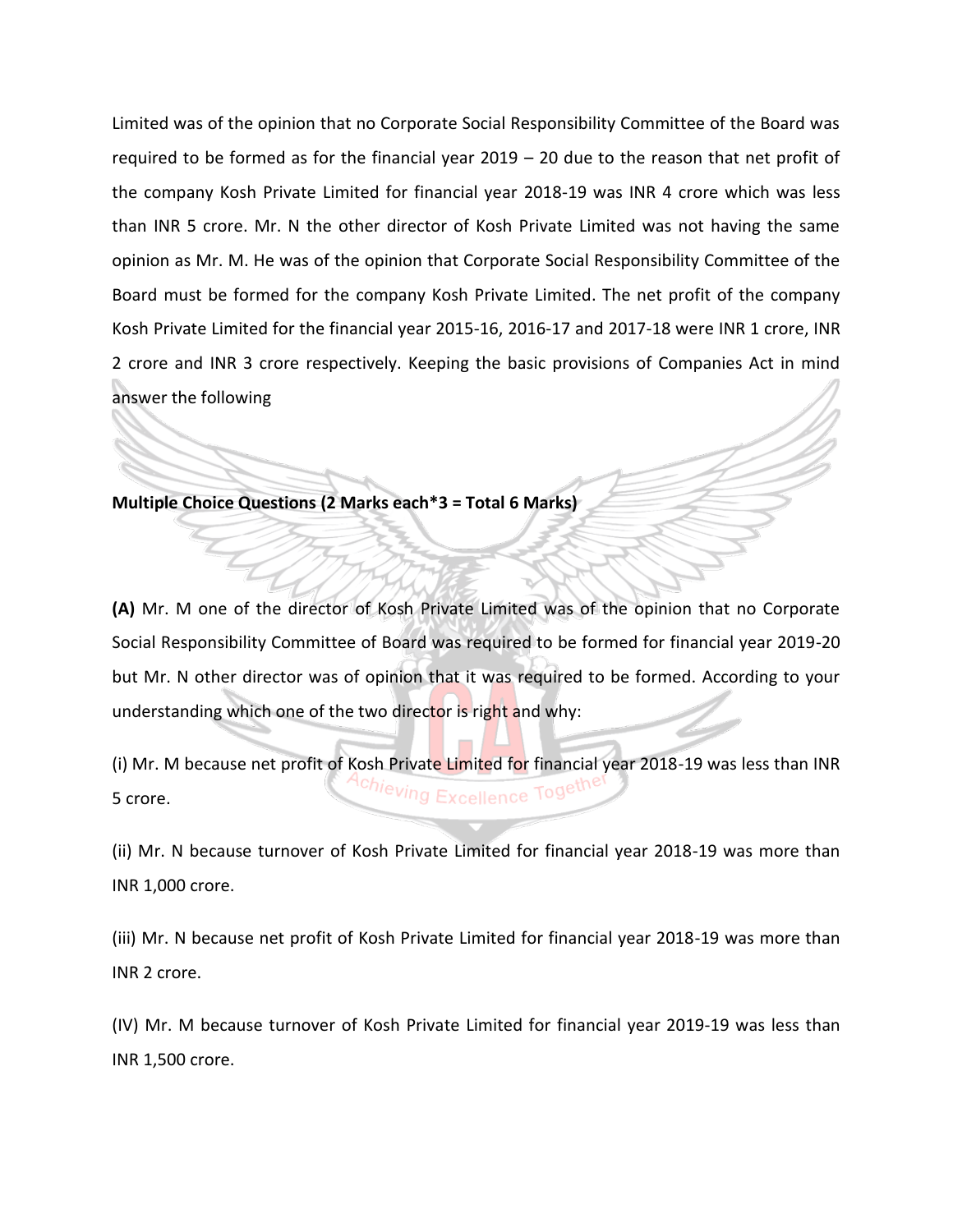**(B) In t**he company Kosh Private Limited must give preference to spend the amount of contribution towards Corporate Social Responsibility in area of

(i) City O of State Y

(ii) City A of State Z

(iii) City G of State Z

(iv) City K of State Y

**(C)** The Company shall spend during the Financial year 2018-19 on Corporate Social Responsibility an amount of at least:

(i) INR 0.04 Crore.

(ii) INR 0.12 Crore.

(iii) INR 0.18 Crore.

(iv) INR 0.06 Crore

#### **Case Scenario 2**

Ramesh Shah is the Chief Finance Officer (CFO) and Sahil Rao is the Company Secretary of Arvind Iron Works Private Ltd (AIWPL), in Bangalore, Karnataka. AIWPL is an integrated set up of foundries and machine shops that add value by machining more than 75% of the castings manufactured to fully finished condition. AIWPL is one of the largest jobbing foundries producing grey iron castings required for automobile, farm equipment sector and diesel

Achieving Excellence Together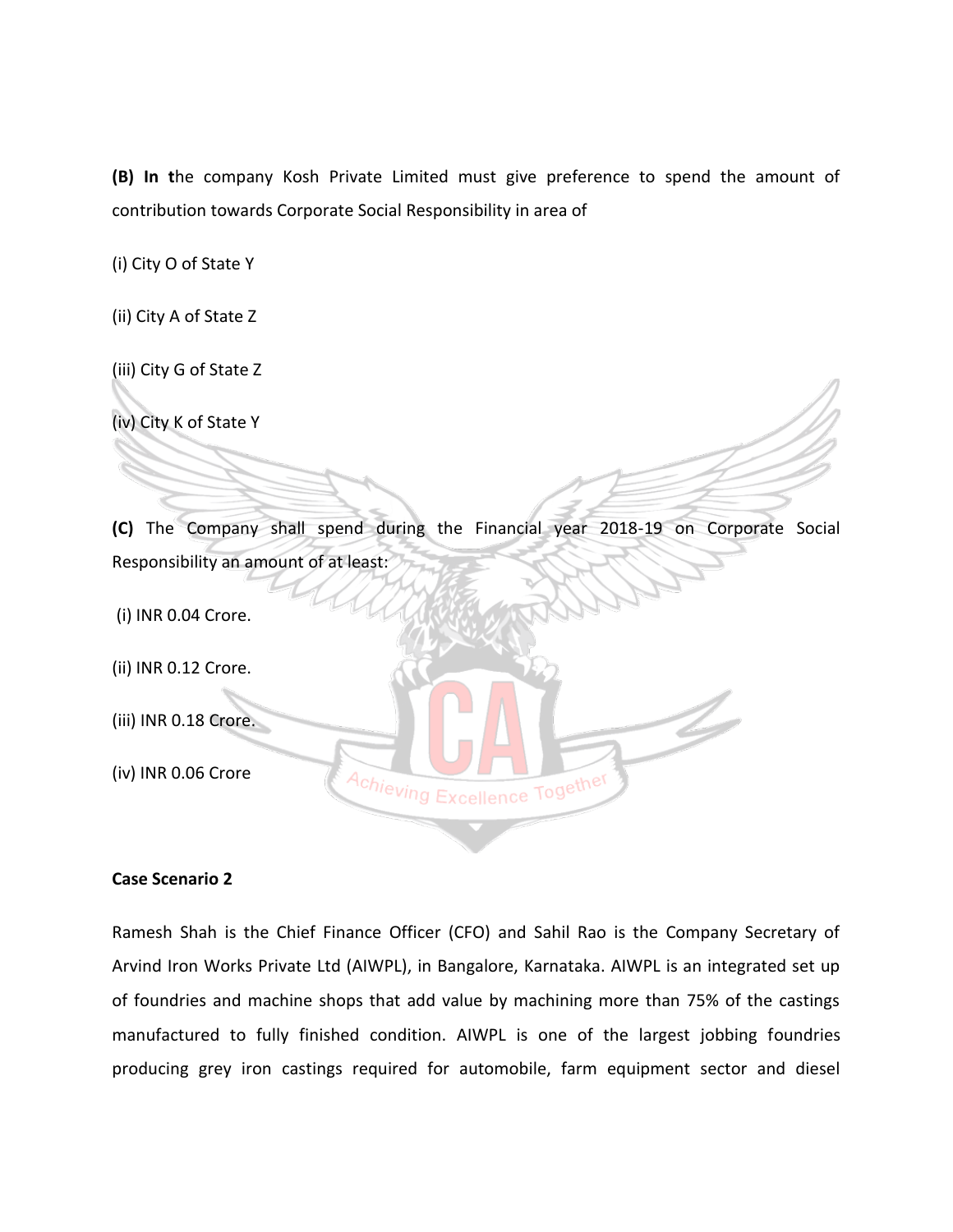engines industry. AIWPL serves customers globally. The turnover of AIWPL is about Rs 600 Crores, including export turnover of about Rs 250 Crores.

During the year 2019, AIWPL planned expansion to enhance its production capacity to meet the increasing demand from its customers, by importing fully automatic plant and equipment from Germany for the unit at Manipal. The means of finance of the expansion project:-

(a) AIWPL received an amount of Rs 25 Crores from Minal Shah, wife of one of the promoter director of AIWPL, Mahesh Shah. Mahesh Shah wanted to know from Sahil Rao any compliance needed from the perspective of acceptance of Deposits.

(b) The Board and the CFO also approached the main banker of the company viz., HDFC Bank. The Bank after proper credit analysis, sanctioned an amount of Rs 50 Crores for meeting the working capital needs of the expansion project, which included interchangeable limits of cash credit, foreign and inland bills for negotiation and acceptance. The security cover was floating charge on the book debts, inventory and other current assets of the expansion project in Bangalore of AIWPL.

The CFO and the CS together coordinated with the legal department of the Bank on procedures relating to creation of security and registration of charges.

The registered office of AIWPL is located in Bangalore. Out of the company's 180 members, 20 members, who are entered in the Register of Members reside in Mangalore, a nearby city, requested the company for some reasons to maintain the Register of Members in the company"s liaison office in Mangalore, instead of Bangalore henceforth

#### **Multiple Choice Questions (2 Marks each \* 3 = Total 6 Marks)**

**(a)** AIWPL received an amount of Rs 25 Crores from Minal Shah, wife of one of the promoter directors Mahesh Shah of AIWPL. Mahesh Shah wanted to know from Sahil Rao any compliance needed from the perspective of acceptance of deposits. The CS has to ensure -: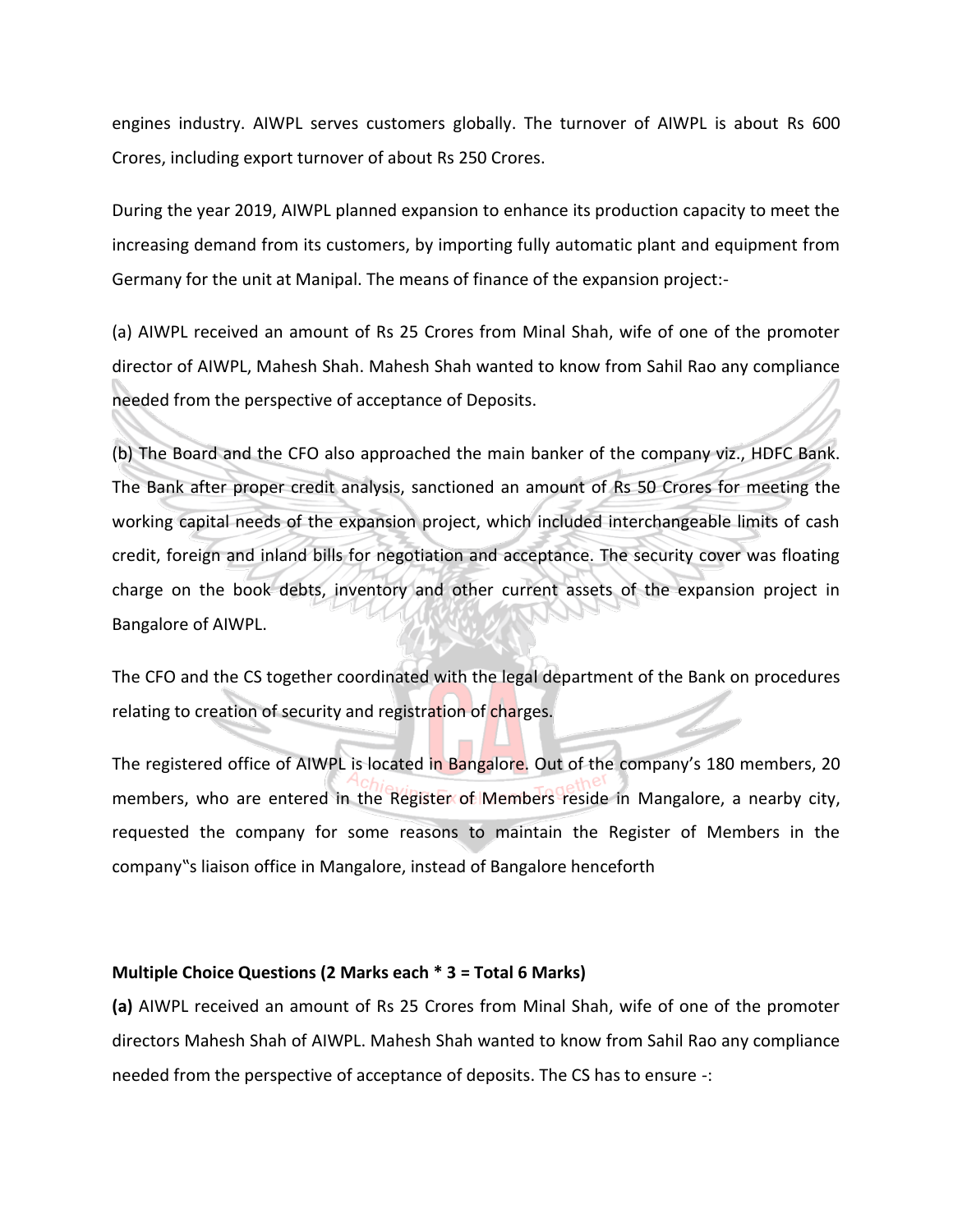(i) That the particulars of amount received are immediately entered in the register of deposits maintained in such manner and in such format as prescribed;

(ii) To issue immediately a circular to the members of the company with a statement of deposits accepted as on date with the names of each depositor, amount(s) received as on date, the due date(s) and the liability(ies) on the due date(s) in respect of each depositor (iii) That a declaration is to be obtained to the effect that the amount given is not sourced from borrowed funds or accepting loans or deposits from others and disclose the details in the Board's Report;

(iv) To file the particulars of deposits received within 30 days from the date of its receipt with the Registrar.

**(b)** AIWPL was also sanctioned an additional amount of Rs 50 Crores for meeting the working capital needs of the expansion project., which included interchangeable limits of cash credit, foreign and Inland bills for negotiation and acceptance. The security cover was floating charge on the book debts, Inventory and other current assets of the expansion project of AIWPL. A floating Charge, in general is created by way of :

- (i) Passing a board resolution
- (ii) Signing and acknowledging the Credit Sanction letter Together
- (iii) Mortgage
- (iv) Hypothecation or lien

**(c)** The registered office of AIWPL is located in Bangalore. Out of the company's 180 Members, 20 members, who are entered in the register of members (ROM) reside in Mangalore, a nearby city. These members requested the company for some reasons to maintain the Register of members (ROM) in the company's liaison office in Mangalore, instead of Bangalore henceforth.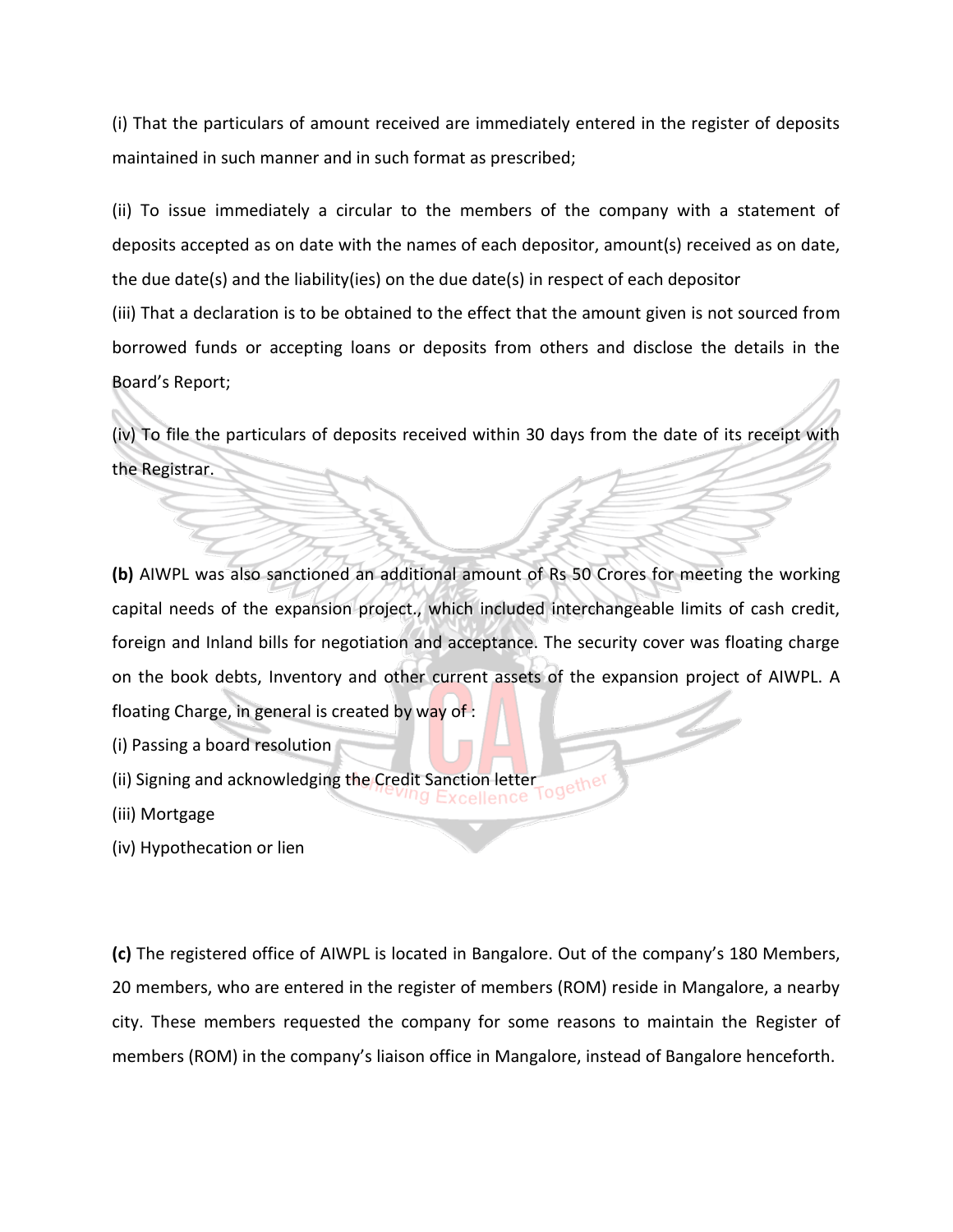(i) The ROM shall be maintained only at the registered office in Bangalore and maintaining in a place other than the registered office is not permitted under the Companies Act 2013 and the relevant Rules there under.

(ii) By passing a Special Resolution in a General Meeting, the ROM can be maintained in Mangalore.

(iii) The Board of Directors by passing a Board Resolution in one of its meetings, may direct the Company Secretary to maintain the ROM in Mangalore.

(iv) If more than 1/3rd of the members, whose names are entered in the ROM request for the change, then only the ROM can be maintained at Mangalore after passing a Special Resolution in a General Meeting.

**3**. Ajay draws a bill on Binoy for Rs 5000 payable to the order of Ajay. Binoy accepts the bill, but subsequently dishonours it by non-payment. Ajay sues Binoy on the bill. Binoy proves that it was accepted for value as to Rs 4000, and as an accommodation to the plaintiff as to the residue. Thus, as per the provisions of the Negotiable Instruments Act, 1881, Ajay can only recover the following amount:

- (a) Rs 9000
- (b) Rs 5000
- (c) Rs 4000
- (d) Rs 1000

Achieving Excellence Together

**(1 mark)**

**4**. All the 100 members of Rexon Traders Limited have valid voting rights. Due to some urgency, its directors are desirous of convening Annual General Meeting (AGM) at a shorter notice than statutorily required. Is it possible for them to do so?

(a) Rexon Traders Limited cannot convene AGM at shorter notice than statutorily required.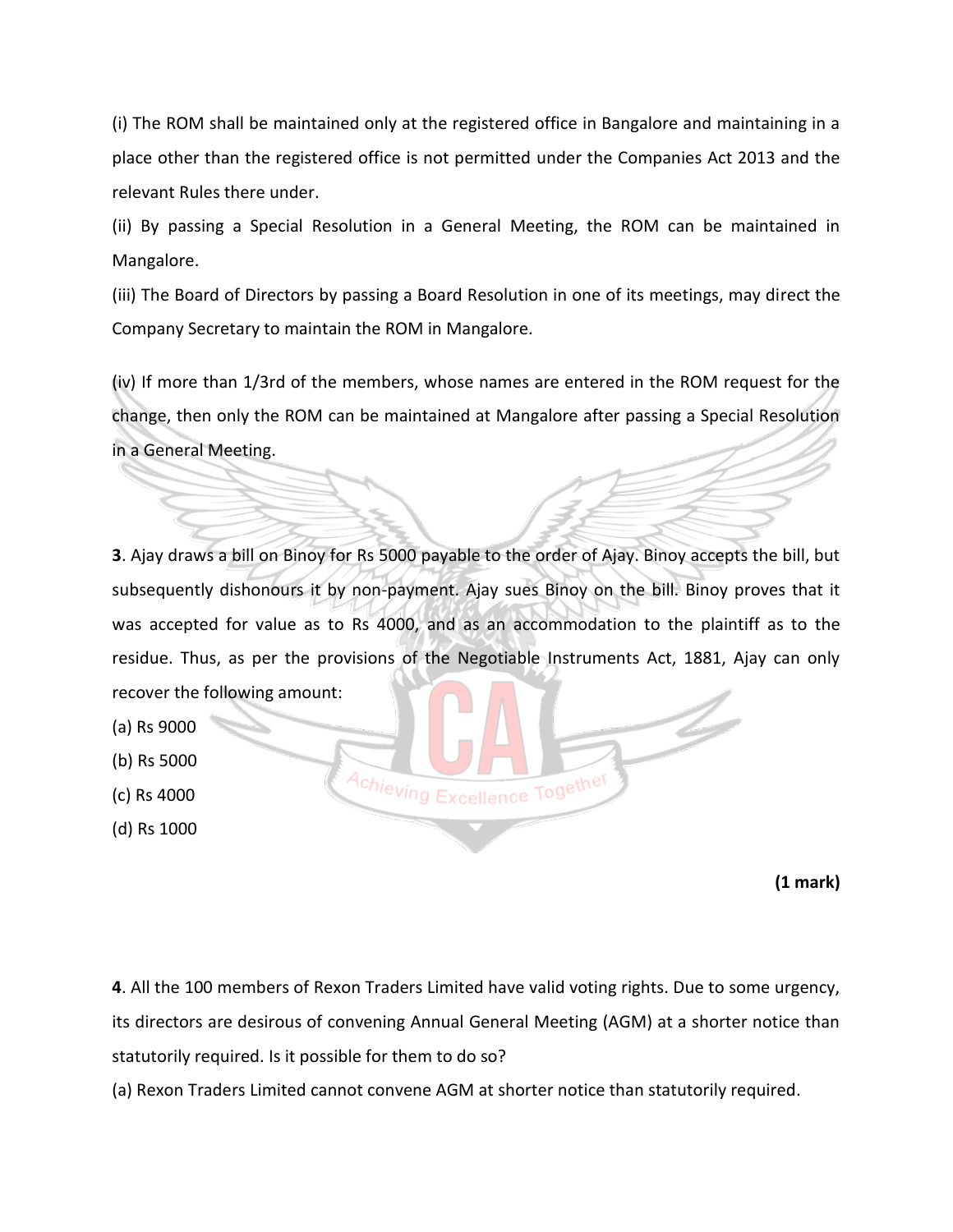(b) Rexon Traders Limited can convene AGM at shorter notice than statutorily required, if consent in writing or by electronic mode is accorded by all the forty members who are entitled to vote at the AGM.

(c) Rexon Traders Limited can convene AGM at shorter notice than statutorily required if consent in writing or by electronic mode is accorded by at least 75 members who are entitled to vote at the AGM.

(d) Rexon Traders Limited can convene AGM at shorter notice than statutorily required if consent in writing or by electronic mode is accorded by at least 95 members who are entitled to vote at the AGM.

**5**. Naveen incorporated a "One Person Company" making his sister Neeta as the nominee. Neeta is leaving India permanently due to her marriage abroad. Due to this fact, she is withdrawing her consent of nomination in the said One Person Company. Taking into considerations the provisions of the Companies Act, 2013 answer the questions given below.

(a) Naveen can appoint any other nominee who has to be compulsorily his blood relative

(b) Naveen can appoint any person as a Nominee

(c) Naveen can appoint any Person as a Nominee who shall be Natural Person and Resident of India

(d) Naveen can appoint his Brother as well as his friend as a Nominee <sup>Ving</sup> Excellence 199

**(1 mark)**

**(1 mark)**

**6.** A Company limited by shares can issue equity shares with differential voting rights. Which of the following is not a necessary condition to be fulfilled before issue of such shares:

(a) The articles of association of the company shall authorize issue of shares with differential rights;

(b) The issue of shares shall be authorized by an ordinary resolution passed at a general meeting of the shareholders;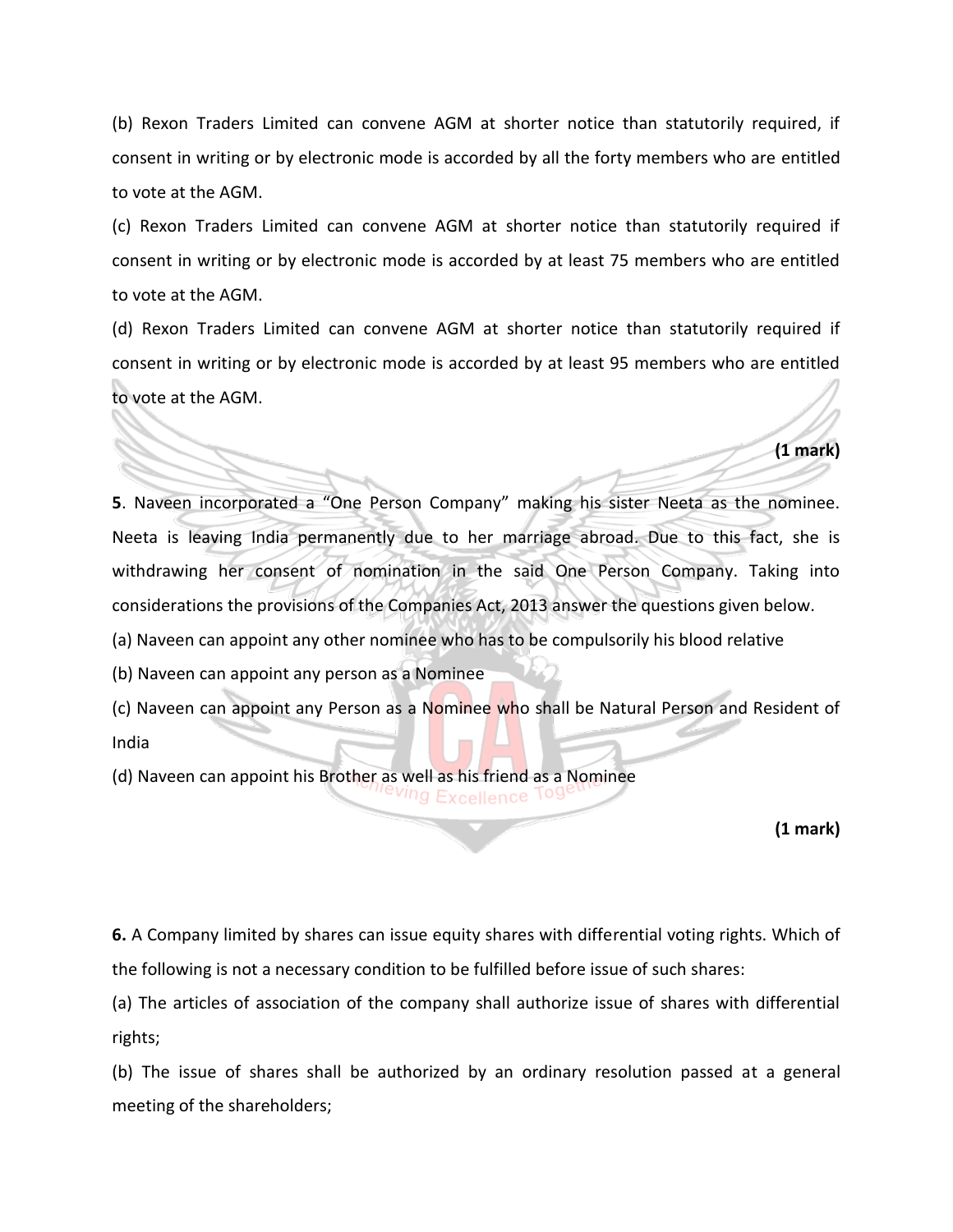(c) The Shares with differential rights shall not exceed 26% of the total post issue paid up equity share capital including equity shares with differential rights issued at any point of time (d) None of the Above

# **(1 mark)**

**(1 mark)** 

**7. If the means an act or omission made punishable by any law for the time being in force.** 

- (a) Offence
- (b) Oath.
- (c) Imprisonment
- (d) Rule

**8.** As per section 447 which provides for the Penalty for Fraud in such a case Imprisonment which shall not be less than \_\_\_\_\_\_ but which may extend to

- (a) 3 months,5 years
- (b) 6 months, 10 years
- (c) 6 months, 5 years
- (d) 1 year, 3 years

**(1 mark)**

**9.** A general Lien is a right to retain the property for a

- (a) General balance of account
- (b) Charges Due
- (c) Order of Court in case of Insolvency of a Person
- (d) None of the above

# **(1 mark)**

**10.** In case of Dishonour of Cheque the payee or the holder in due course should have given notice demanding payment within \_\_\_\_\_ from the Drawer in receipt of information of

Achieving Excellence Together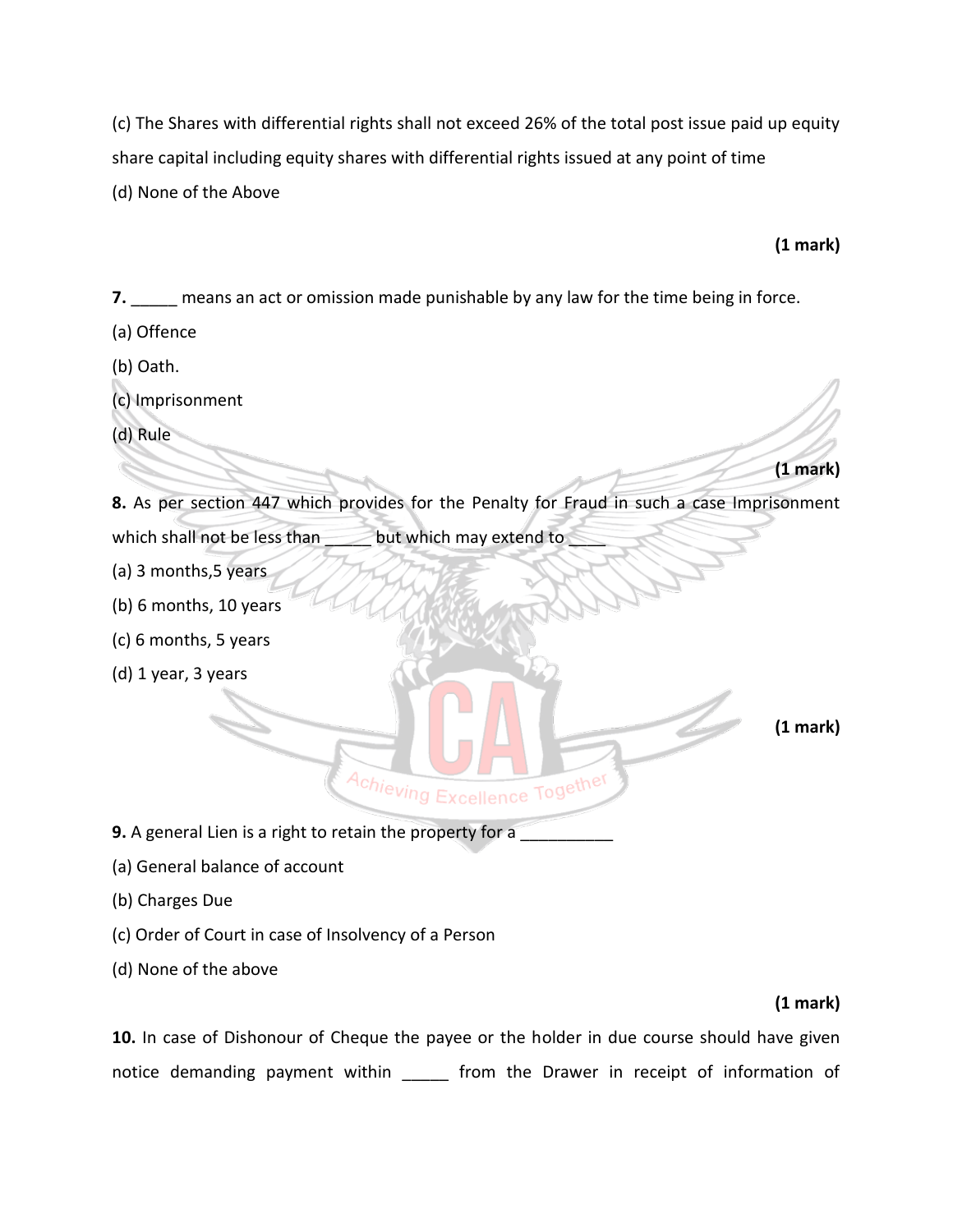Dishonour of cheque from the bank. Such notice can be served by ordinary post or even telegram

- (a) 15 days
- (b) 60 days
- (c) 10 days
- (d) 30 days

#### **(1 mark)**

**11.** Lucky made an offer to Mr. Kapoor who is MD of the company. Mr. Kapoor accepted the offer though he had no authority to accept such offer. Subsequently Lucky withdrew the offer but the company ratified Kapoor"s acceptance. State which of statement given is correct. (a) Lucky was bound with Offer (b) An offer once accepted cannot be withdrawn (c) Both options (a) and (b) are correct (d) Lucky is not bound to an offer **(1 mark)**  12. "Repeal" of Provision is same as "Deletion" of Provision

(a) True

- (b) False
- (c) Partly True.
- (d) Partly False

**(1 mark)**

**13.** Jitesh died at the age of 61 years leaving behind some movable and immovable properties to be distributed between his two sons Vimal and Parag as per his registered will. His will clearly mentioned that all immovable property should go to Vimal and movable property go to Parag. Both the brothers divided the property as per will except below mentioned properties because

Achieving Excellence Together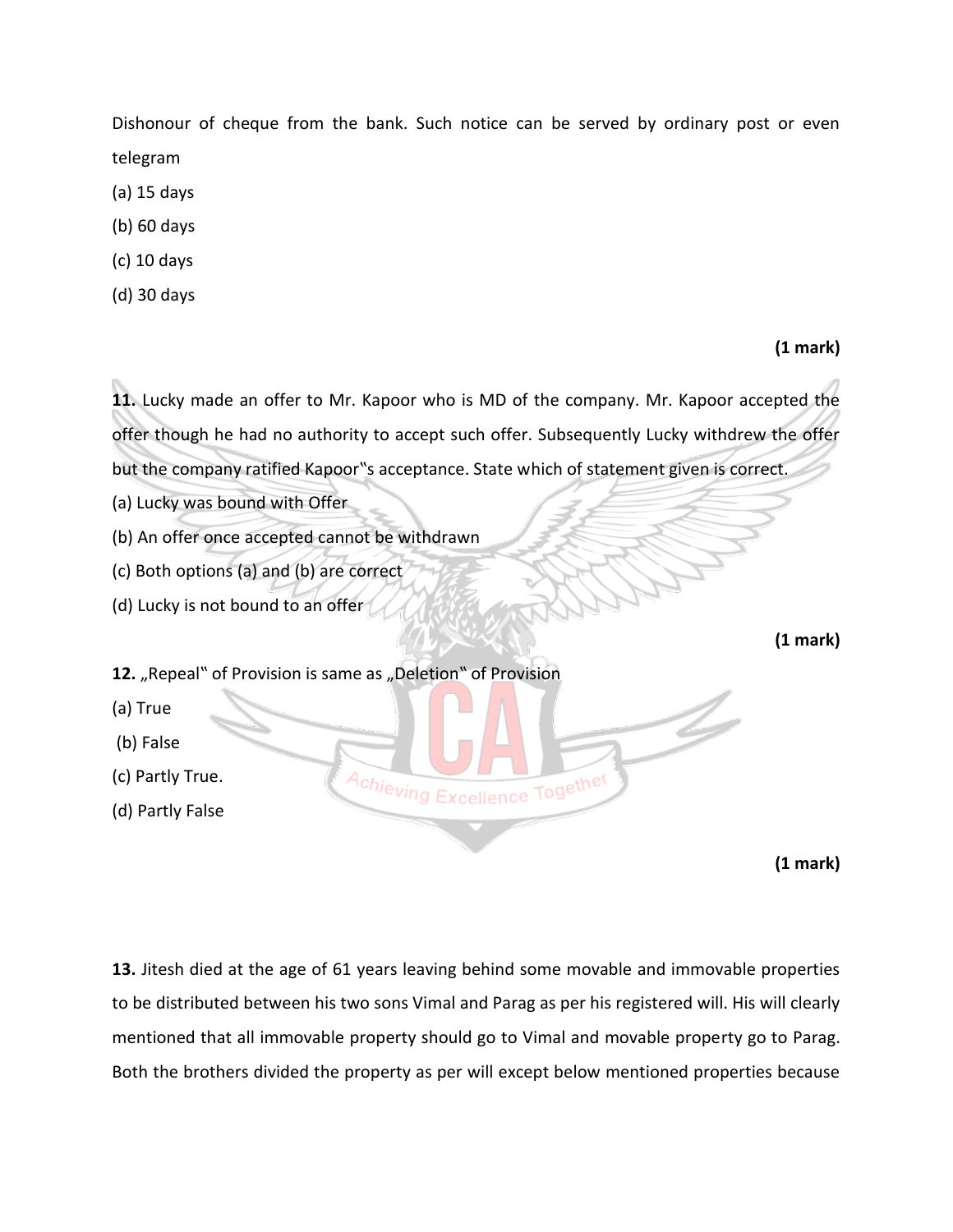they could not establish which property should go to Parag as per the provision of General Clauses Act,1897

- (a) Standing Crop in Field
- (b) Tube well in agricultural land
- (c) Sandal wood tree
- (d) Cut Crop ready to sell.

**14.** Read the statute as a whole is an External Aid of Interpretation.

- (a) True
- (b) False
- (c) Partly true
- (d) Partly false

**(1 mark)** 

**(1 mark)**

15. Banking Company AVN Bank Ltd wanted to accept deposits from Public at large. However, AVN Bank is not falling under Eligible Company but then also it wants to accept deposits from

Public. State as per the Provision of Companies Act, 2013.

- (a) AVN Bank shall not accept Deposits from Public.
- (b) AVN Bank can accept deposits from Public
- (c) It can accept by passing a Special Resolution

(d) Provision of Chapter V Deposits of Companies Act, 2013 is not applicable upon a Banking Company.

**(1 mark)**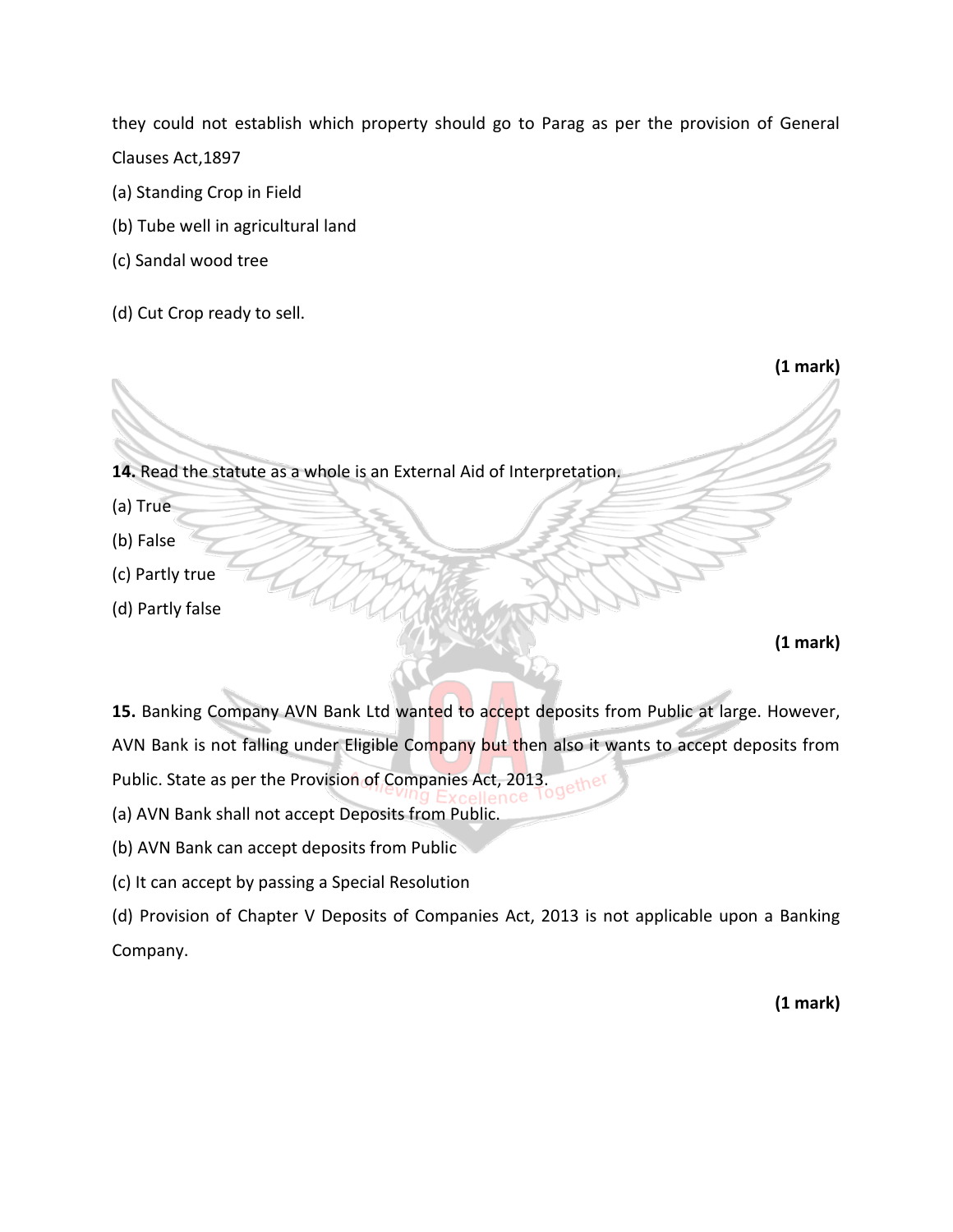**16.** In case of Charges created after the commencement of the Companies (Amendment) Ordinance 2019, such charges shall be registered maximum within a period of \_\_\_\_\_\_\_ days from Creation of Charge. (Including the extension provided by Registrar for Registration of Charge)

(a) 60

(b) 300

(c) 45

(d) 360

**17.** Someone ltd is raising funds through issue of prospectus in which according to the directors a sum of 100 crores should be stated as the minimum amount that needs to be subscribed by the prospective subscribers. The Fund shall be raised in four instalments i.e. Application money, Allotment money, First call and Final call. Advise the company by which instalment it should receive the minimum subscription stated in prospectus

(a) Along with amount Subscribed as Application Money

(b) Along with amount Subscribed as Final call Money

(c) Along with amount Subscribed as First call Money

(d) Along with amount Subscribed as Allotment Money Together

**(1 mark)**

**(1 mark)**

**18.** Dear ltd had raise funds by issue of prospectus. The Management of the company is confused about allotment of securities. Suggest at what time the Securities shall be Allotted to the investors.

(a) After receiving minimum Application Money of at least 15% of Face Value

(b) After receiving minimum Application Money of at least 25% of Face Value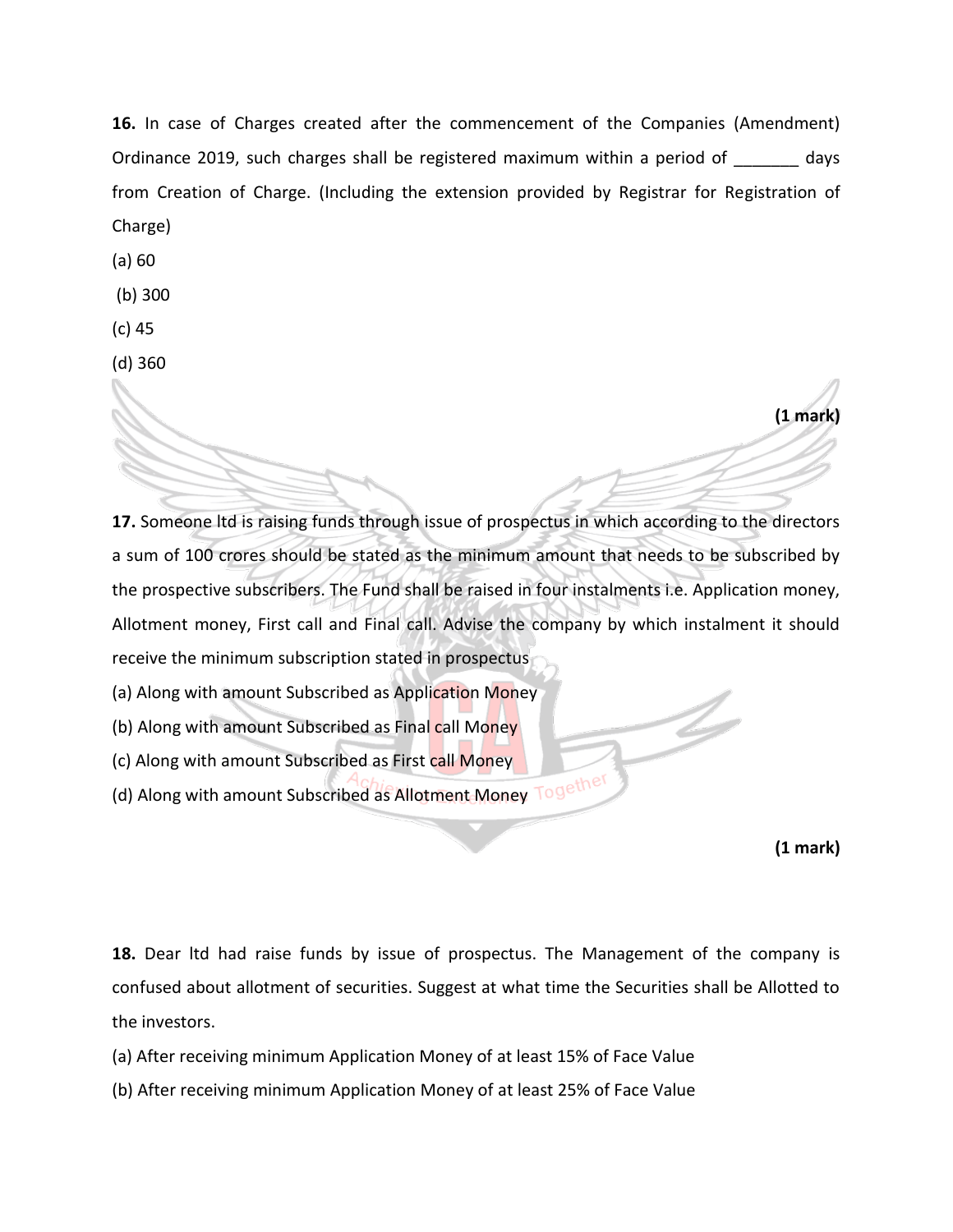- (c) After receiving minimum Application Money of at least 35% of Face Value
- (d) After receiving minimum Application Money of at least 5% of Face Value

**(1 mark)**

**19.** XYZ ltd had called a General meeting for its members. One of the Agenda of the meeting required passing of Ordinary Resolution however while passing vote amongst the members there was equality of votes. In such a case Casting vote can be done by\_\_\_\_

- (a) Chairman of the Company
- (b) Any Director of the Company
- (c) Any member of the Company
- (d) Chairman of the General Meeting.

```
(1 mark)
```
**20.** The requisite number of members for requisitioning a resolution in case of company having share capital as per section 111 of Companies Act, 2013 is (a) at least 1/20th paid up capital carrying right to vote (b) at least 1/5th of paid up capital carrying right to vote (c) at least 1/10th of paid up capital carrying right to vote (d) at least 50 % of paid up capital carrying right to vote.

**(1 mark)**

#### **Part II**

#### **Question No 1 is Compulsory and any 3 questions out of remaining 4 questions.**

**Q.1 (a) (i)** Sushant Ltd is a Company registered under the provisions of Companies Act 2013 with a Paid-up share capital of 30 lakhs and turnover of 1.5 crores. Examine whether Sushant Ltd can avail the status of Small Company? What will be your answer if the Turnover of the company is 1.75 crores still it shall be termed as Small Company?

**(2 marks)**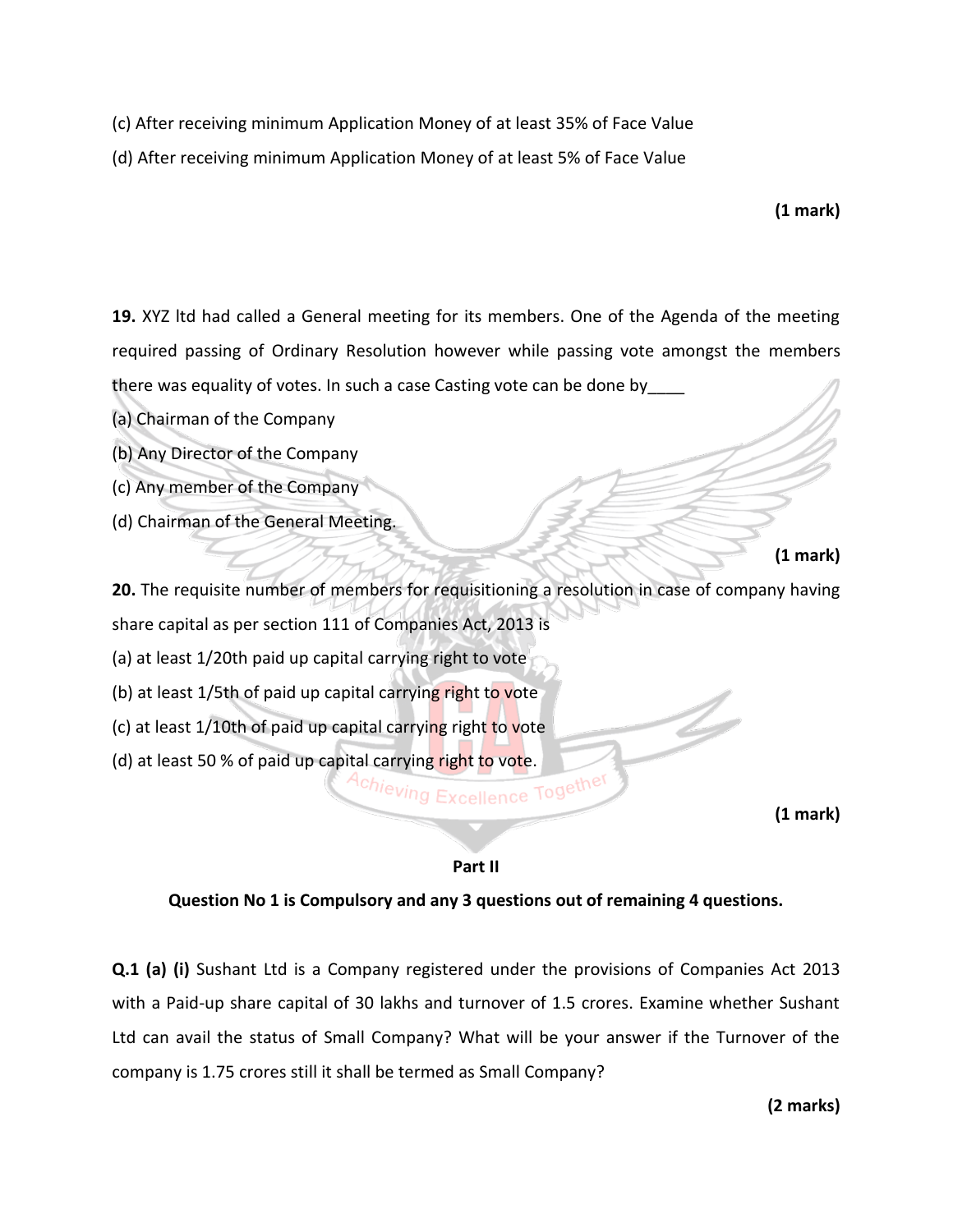**(ii)** Rakhi Ltd is a Company Incorporated under the provision of Companies Act 2013. Rakhi Ltd is a Subsidiary company of Akash ltd. However, certain shares of Akash Ltd was held by Rakhi Ltd as a Legal representative of deceased member of Akash ltd. One of the Shareholder of Akash ltd contended that shares of Holding Company cannot be held by a Subsidiary Company. Suggest whether the contention of shareholder is correct as per Companies Act 2013 or not

**(3 marks)**

**(b)** Mr. Rajesh draws a cheque of 49,000/- and gives it to his wife by way of gift. State with reason whether His wife is a Holder in due course as per the provision of Negotiable Instrument Act,1881? Also state can his wife is entitled to receive the amount of 49,000/- from Bank?

**(4 marks)**

**(c)** Define the terms as per the provision of general Clauses Act, 1897

i) Good Faith.

ii) Immovable Property.

iii) Person.

**(5 marks)**

**(d)** IKEA ltd having a net worth of 30 crores and turnover of the company is 10 crores want to accept deposits from public other than its member. Referring to the provision of Companies Act, 2013 state the conditions and procedures to be followed by IKEA ltd for accepting deposits from public

Achieving Excellence Together

**(5 marks)**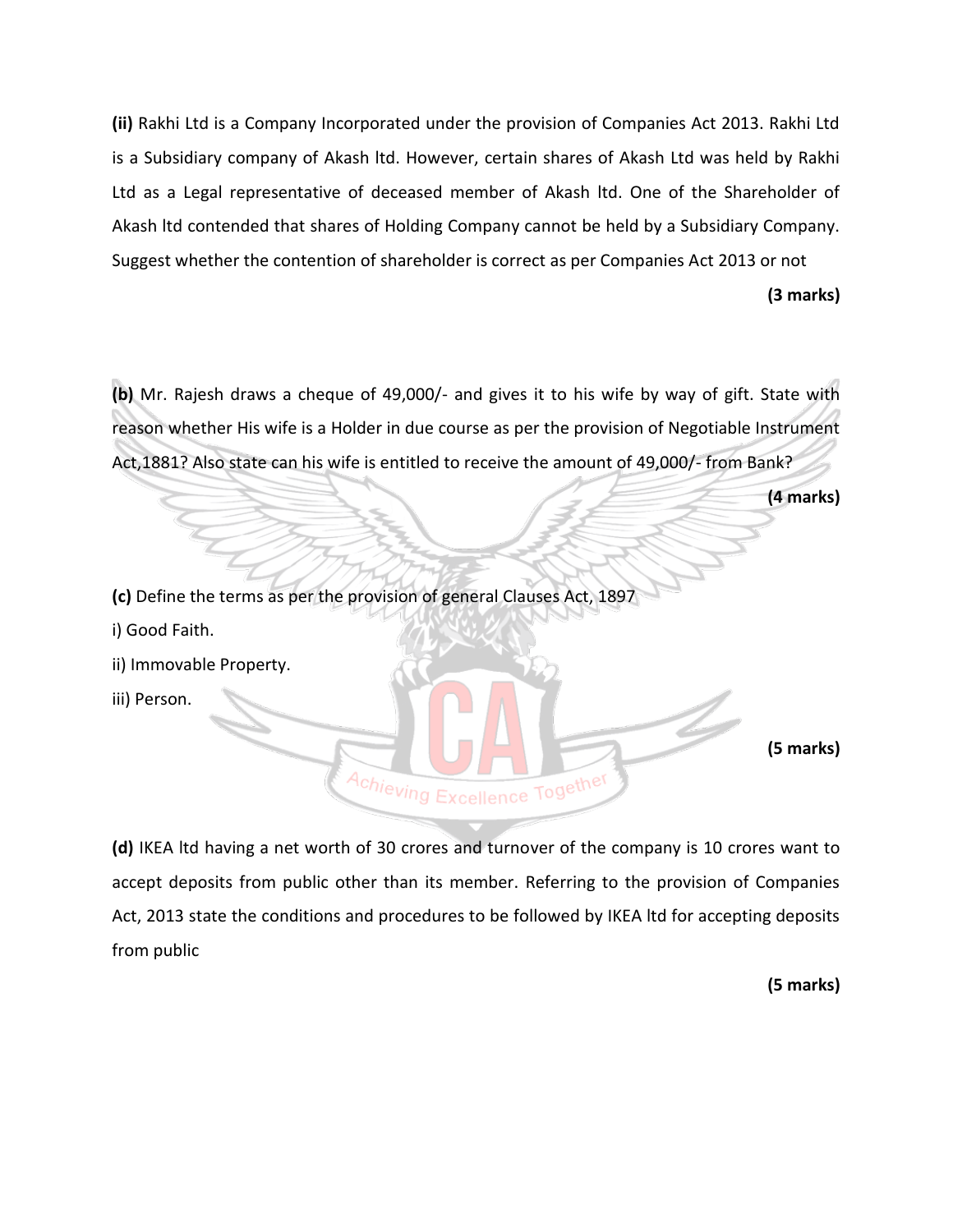**Q.2 (a)** The Board of Directors of Maya ltd called an Extra Ordinary general Meeting upon the Requisition of members. However the meeting was adjourned on the ground that the quorum was not present at the meeting. Examine the validity of the above case with reference to the provision of Companies Act 2013.

#### **(3 marks)**

**(b)** State the remedies available to an Investor against the Company in case of Misrepresentation inside the prospectus issued by the company.

#### **(5 marks)**

**(c)** Rahul, a transporter was entrusted with the duty of transporting tomatoes from a rural farm to a city by Aswin. Due to heavy rains, Rahul was stranded for more than two days. Rahul sold the tomatoes below the market rate in the nearby market where he was stranded fearing that the tomatoes may perish. Can Aswin recover the loss from Rahul on the ground that Rahul had acted beyond his authority?.

#### **(4 marks)**

**(d)** Rajesh transferred 500 shares of Zaika ltd to Mr. Jayesh. Zaika ltd did not register such transfer of shares and did not send any notice of refusal to Mr. Rajesh or Jayesh within the Achieving Excellence Together prescribed time. Examine the above case with the help of relevant provisions of Companies Act, 2013 and also state the powers of NCLT in such case

# **(5 marks)**

**Q.3 (a)** Anjali Ltd is a listed company and has its registered office at 45, Four Bungalows, Andheri, Mumbai, Maharashtra. The Company has called its 4th AGM on 31st July 2020 at an Auditorium in Andheri, Mumbai, Maharashtra. Some of the members of the company opposed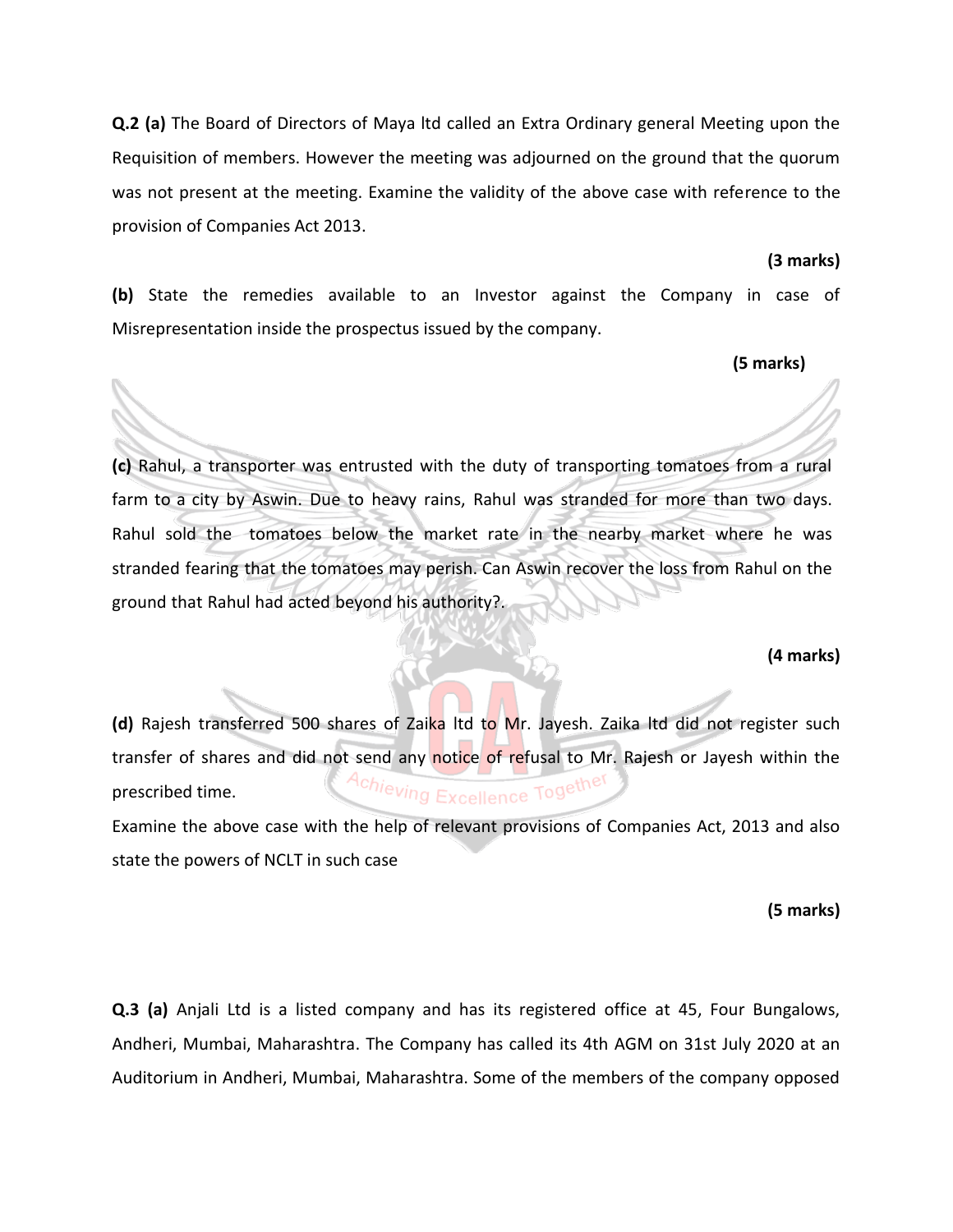to call meeting at Auditorium in Andheri. Suggest whether the contention of such members is correct as regard to the provision of Companies Act, 2013. Also state if Anjali ltd was an unlisted company and wants to call their 4th AGM at Goa will your answer differ

#### **(5 marks)**

**(b)** Is it mandatory for a Company to transfer certain amount of profits to Reserves before declaring Dividend? And also state the conditions which are required to be fulfilled by a company for declaring dividend out of Free Reserves?

**(5 marks)**

**(c)** State in which all cases Notice of Dishonour of Bill/ Promissory note is not required under the provision of section 98 of Negotiable Instruments Act, 1881?

#### **(4 marks)**

**(d)** A' gives to 'M' a continuing guarantee to the extent of Rs 8,000 for the fruits to be supplied by 'M' to 'S' from time to time on credit. Afterwards 'S' became embarrassed and without the knowledge of 'A', 'M' and 'S' contract that 'M' shall continue to supply 'S' with fruits for ready money and that payments shall be applied to the then existing debts between 'S' and 'M'. Examining the provision of the Indian Contract Act, 1872, decide whether 'A' is liable on his <sup>chi</sup>eving Excellence Togeu guarantee given to M.

**(3 marks)**

**Q.4 (a)** Sohan ltd wants to buy back shares from its members. Sohan ltd wanted to buy back 21% of Total Equity paid up capital. Company is of the view to pass Board Resolution for same. Suggest whether the provision of Companies Act, 2013 is been followed or not and also state the Purposes for which company goes for Buy Back of Shares along with sources of Buy back

**(5 marks)**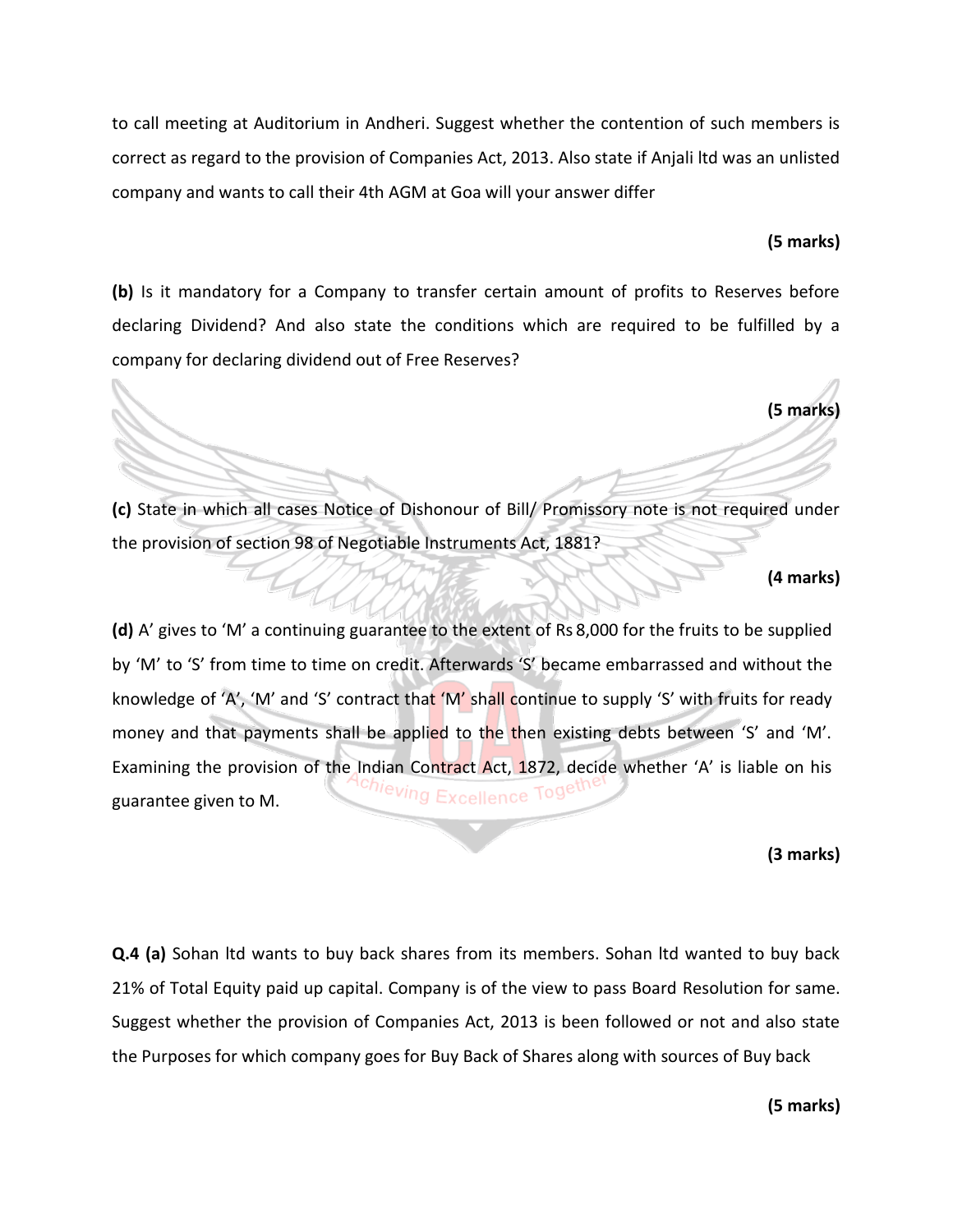**(b)** State which Companies are required to constitute CSR committee under the provision of Companies Act, 2013 also state the duties of CSR committee and state activities which are not covered under CSR Policies (Exceptions to CSR Activities)

# **(5 marks)**

**(c)** Members of Raman Ltd wanted to remove auditor before the expiry of his term. Members of the company have approached you in order to consult the procedure required for removal of auditor before the expiry of his term. State the necessary procedure for removal of Auditor before the expiry of his term

**(3 marks)**

**(d)** Explain the Rule of Ejusdem Generis

**Q.5 (a)** Explain Effect of Repeal as per section 6 of General Clauses Act, 1897

**(4 marks)**

**(4 marks)** 

**(b)** Write a note on Haydon"s Rule of Interpretation

# **(4 marks)**

# Achieving Excellence Together

**(c)** Rama Ltd is a Company Incorporated in India. Company for the financial year of 2018-19 did not call AGM due to some reason which were valid under law. Board of Directors of the company was under an impression that AGM is not called hence company is not under an obligation to file Annual Return to Registrar. Comment whether the Contention is correct or not as per the provisions of Companies Act, 2013.

# **(3 marks)**

**(d)** Explain the procedure required to Alter Object Clause of MOA as per the Provision of Companies Act, 2013

**(3 marks)**